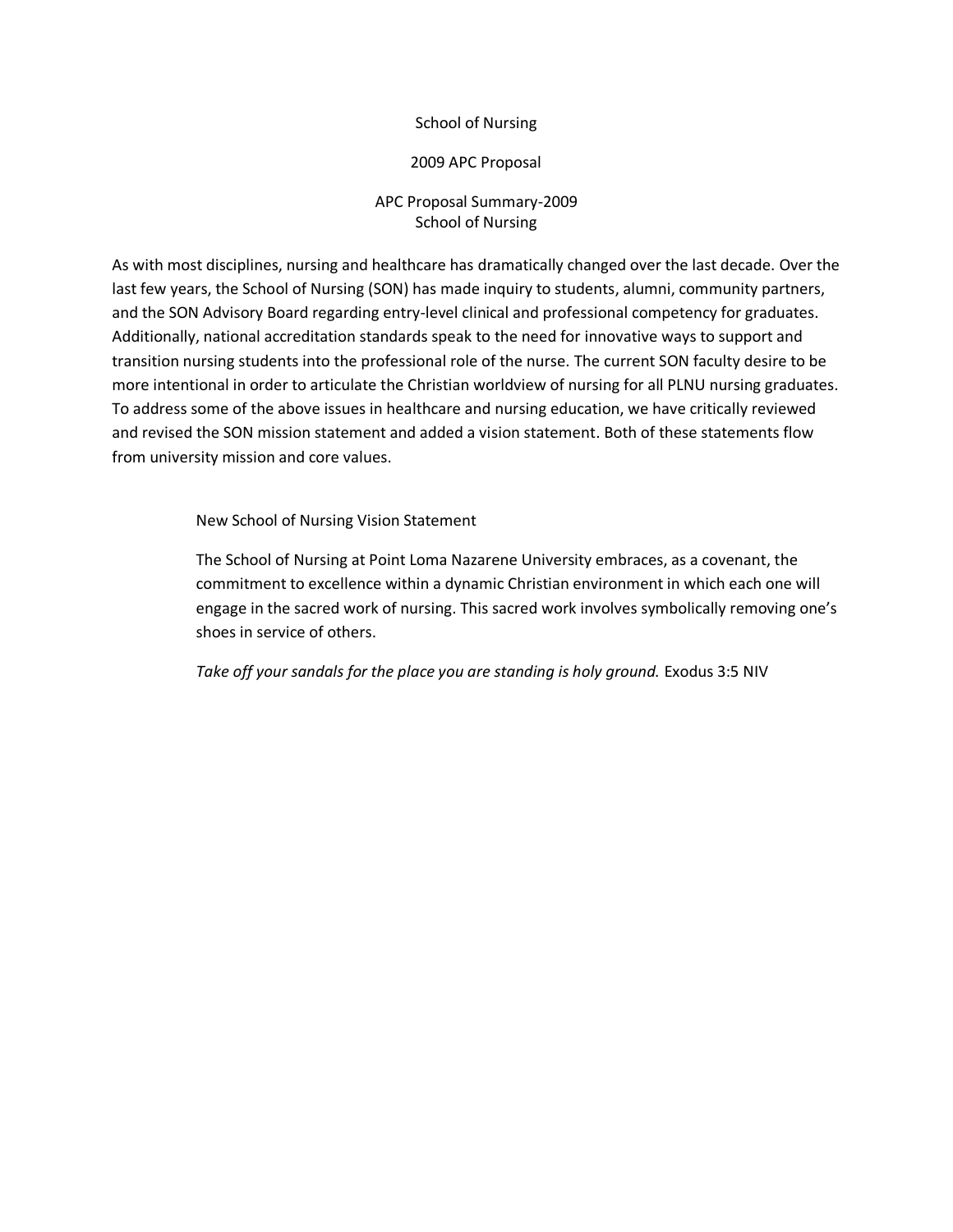| <b>Point Loma Nazarene University</b> | <b>School of Nursing (new)</b>     | <b>School of Nursing (old)</b>    |
|---------------------------------------|------------------------------------|-----------------------------------|
| <b>University Mission Statement:</b>  | <b>New SON Mission Statement:</b>  | <b>Previous BSN Mission</b>       |
|                                       |                                    | Statement:                        |
| TO TEACH ~ TO SHAPE ~ TO              | The School of Nursing at Point     |                                   |
| <b>SEND</b>                           | Loma Nazarene University exists    | Liberal arts education in the     |
| Point Loma Nazarene University        | to support the university          | Wesleyan tradition leads to a     |
| exists to provide higher              | Wesleyan mission and to provide    | search for truth and provides     |
| education in a vital Christian        | an interdisciplinary learning      | for a framework for the ethical   |
| community where minds are             | program of excellence. Graduates   | standards of professional         |
| engaged and challenged,               | of the SON are distinctly          | nursing practice. The nursing     |
| character is modeled and              | identified by grace, truth and     | faculty of Point Loma Nazarene    |
| formed, and service becomes an        | holiness, serving others after the | is dedicated to preparing         |
| expression of faith. Being of         | example of Christ, as they are     | competent, responsible            |
| Wesleyan heritage, we aspire to       | sent to fulfill their calling as   | practitioners who are             |
| be a learning community where         | professional nurses.               | committed to service and          |
| grace is foundational, truth is       | So He got up from the meal,        | leadership as professional        |
| pursued, and holiness is a way of     | took off His outer clothing,       | nurses. Graduates are able to     |
| life.                                 | and wrapped a towel around         | function at an entry level of     |
|                                       | His waist. After that, He          | professional practice in a wide   |
| <b>Mission Context</b>                | poured water into a basin          | variety of health-care settings.  |
| The university, established in        | and began to wash His              |                                   |
| 1902 by the Church of the             | disciple's feet, drying them       | <b>Previous MSN Mission</b>       |
| Nazarene, offers quality liberal      | with a towel that was              | Statement:                        |
| arts and professional programs        | wrapped around Him. John           |                                   |
| on its campus in San Diego and        | 13: 4-5 NIV                        | Through the efforts of a          |
| select graduate and professional      | Now that I, your Lord and          | professionally prepared and       |
| programs throughout the               | Teacher, have washed your          | caring faculty and staff, PLNU    |
| denomination's Southwest              | feet, you also should wash         | SON aspires to prepare MSN        |
| <b>Educational Region.</b>            | one another's feet. I have set     | graduates who are leaders         |
|                                       | you an example that you            | among their peers in a global     |
|                                       | should do as I have done for       | community. These graduates        |
|                                       | you. John 13: 14-15 NIV            | thinking critically, value        |
|                                       |                                    | diversity, and are committed to   |
|                                       |                                    | the highest spiritual and ethical |
|                                       |                                    | good. These MSN graduates         |
|                                       |                                    | expand educational                |
|                                       |                                    | opportunities that empower        |
|                                       |                                    | individuals to optimal health     |
|                                       |                                    | and effective citizenship; and    |
|                                       |                                    | work to become models of          |
|                                       |                                    | creative Christian leadership     |
|                                       |                                    | who seek to improve the           |
|                                       |                                    | quality of life in their          |
|                                       |                                    | communities. Graduates are        |
|                                       |                                    | exposed to a broad foundation     |
|                                       |                                    | of knowledge to meet the          |
|                                       |                                    | rapidly changing needs of         |
|                                       |                                    | today's healthcare                |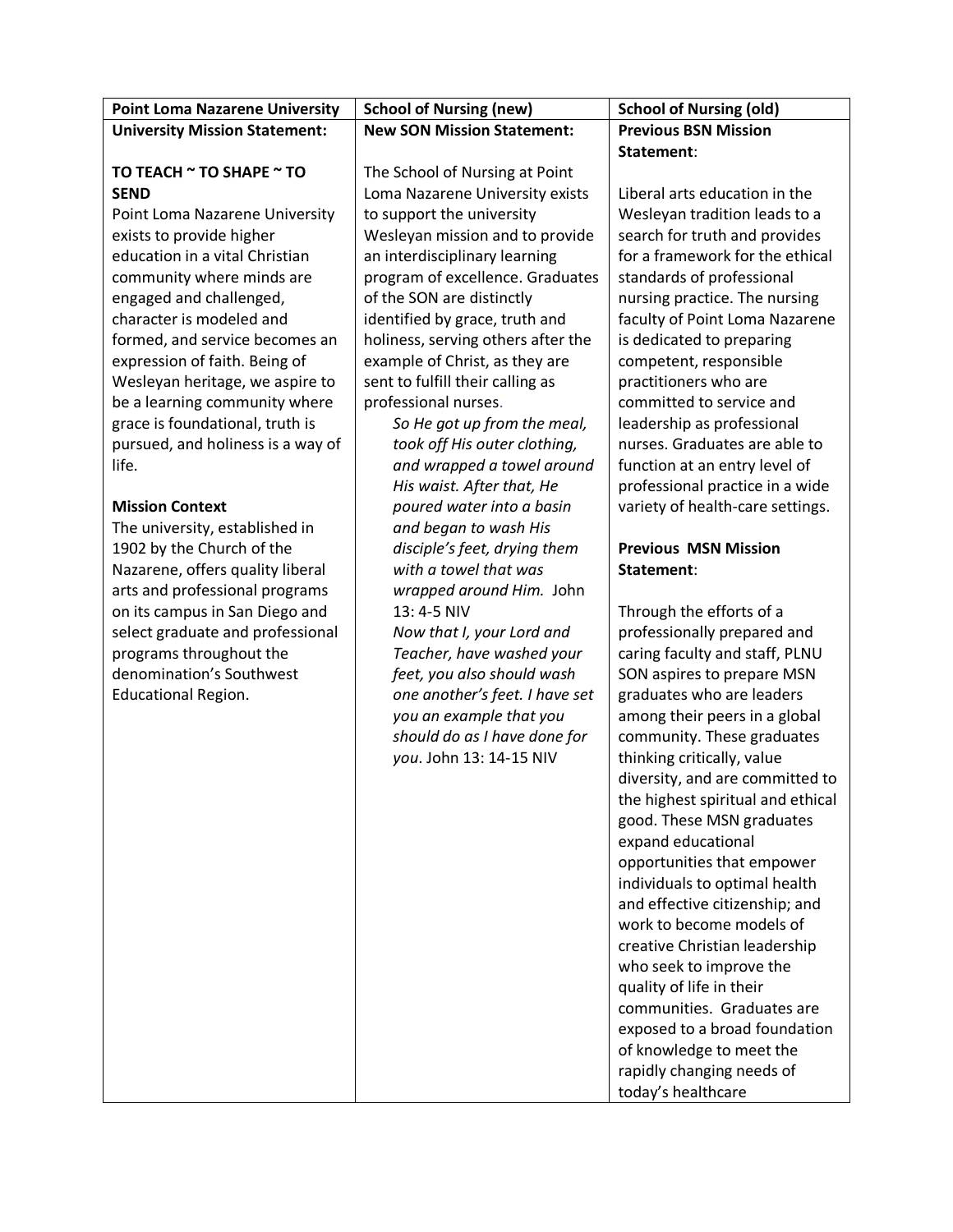| instruction, research, and<br>public service opportunities<br>that advance the intellectual,<br>spiritual, professional, and<br>economic potential of the MSN<br>graduates for productive<br>nursing practice in settings<br>around the globe. |
|------------------------------------------------------------------------------------------------------------------------------------------------------------------------------------------------------------------------------------------------|
|------------------------------------------------------------------------------------------------------------------------------------------------------------------------------------------------------------------------------------------------|

The SON is transitioning from the use of the term "program outcomes" to "program values". It is our goal to intentionally incorporate the Christian worldview of nursing, further clarifying how PLNU graduates are "set apart" from other nursing graduates. The table below provides a comparison of the former program outcomes and the new program values.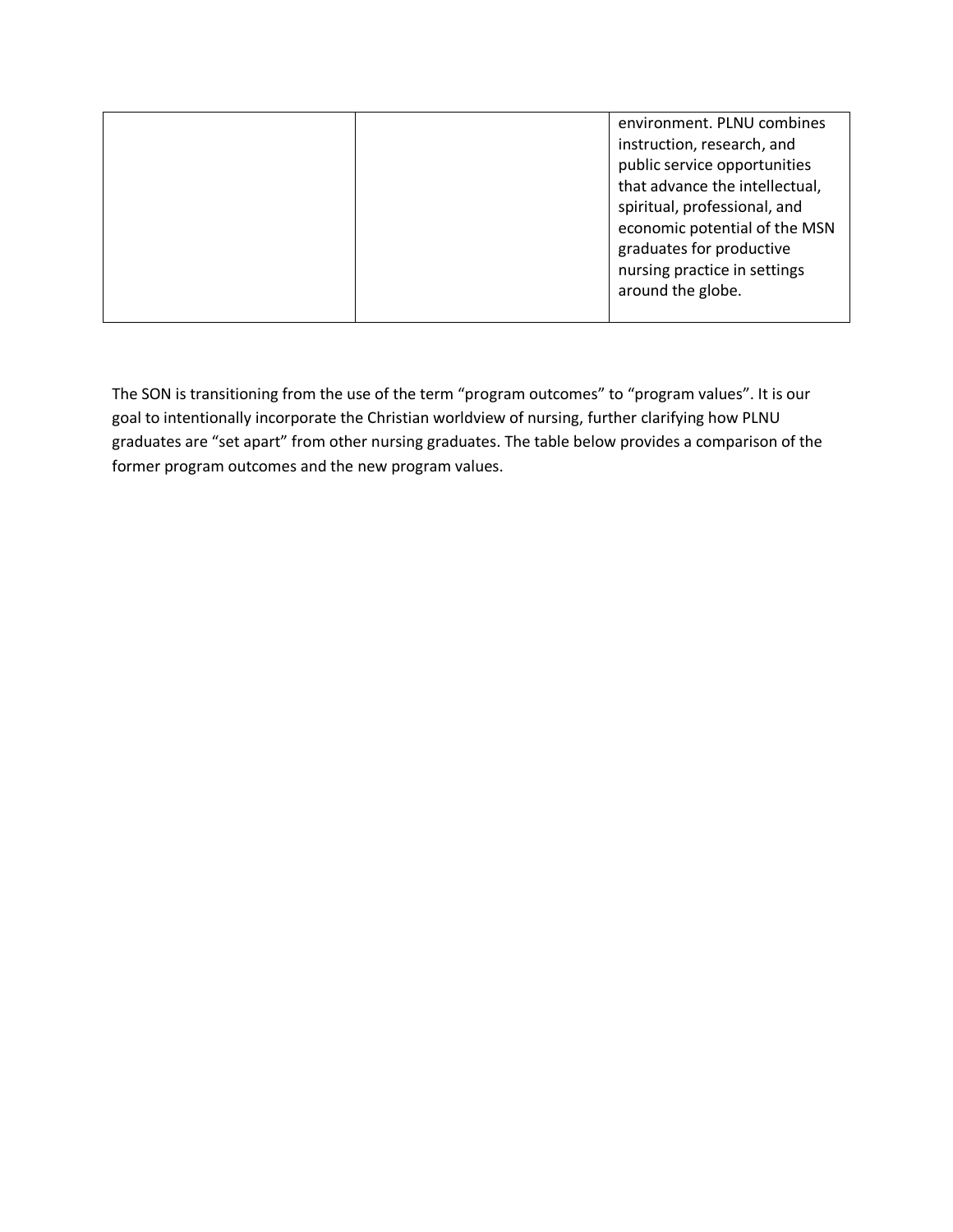| <b>Former SON Curriculum Outcomes</b>     | <b>New SON Curriculum Values</b>                          |
|-------------------------------------------|-----------------------------------------------------------|
| <b>Critical Thinking: a learned</b>       | Inquiring Faithfully: Knowledge, skill and behavior       |
| approach to the practice of               | of the evidence-based practice of nursing which           |
| nursing which reflects                    | integrates growth in reasoning, analysis, decision-       |
| intellectual development in               | making and the application of theory with the goal of     |
| reasoning, analysis, research,            | advocating for others and/or self. This includes holistic |
| and decision-making.                      | nursing skills and the nursing process.                   |
| <b>Therapeutic Nursing Interventions:</b> | Leading Faithfully: The foundational relationship with    |
| A series of theory based nurse            | Christ and others as we embrace a willingness to serve    |
| initiated actions which are goal          | others in the midst of life circumstances (e.g., illness, |
| directed & designed to optimize           | injustice, poverty). Role-modeling the need for           |
| health. These interventions are           | "Sabbath Rest" as a means of personal renewal, and        |
| client centered interdisciplinary,        | true care of the self, so that service to others is       |
| research based, and focus on              | optimally                                                 |
| empowering the client.                    | achieved. Characteristics of a servant leader include:    |
|                                           | humility, courage, forgiveness, discernment.              |
| <b>Communication: A dynamic</b>           | <b>Communicating Faithfully: A dynamic interactive</b>    |
| interactive process that transmits        | process that is intrapersonal and interpersonal with      |
| thoughts, ideas, and feelings             | the goal of advocating for others and/or self. Effective, |
| through the use of symbols which          | culturally appropriate communication conveys              |
| are culturally appropriate.               | information, thoughts, actions and feelings through       |
|                                           | the use of verbal and nonverbal skills.                   |
| Spirituality: The dimension of life       | Following Faithfully: Defined as claiming the             |
| that provides meaning to existence.       | challenge from Florence Nightingale that nursing is a     |
| within the context of vital               | "divine imposed duty of ordinary work." The nursing       |
| Christianity, ethics arise out of a       | student integrates the ordinary work by complying         |
| spiritual                                 | with and adhering to regulatory and professional          |
| framework. The ethical practice of        | standards (e.g. ANA Code of Ethics, the California        |
| nursing adheres to the ethical and        | Board of Registered Nursing, Scope of Nursing             |
| legal standards of the                    | Practice, SON Handbook). This includes taking             |
| nursing process.                          | responsibility, being accountable for all actions and     |
|                                           | treating others with respect and dignity.                 |
| Service: The provision of leadership      | Caring Faithfully: A calling to the ministry of           |
| in clinical practice and the socio-       | compassionate care for all people in response to          |
| political environment.                    | God's grace, which aims to foster optimal health and      |
|                                           | bring comfort in suffering and death.                     |
|                                           |                                                           |